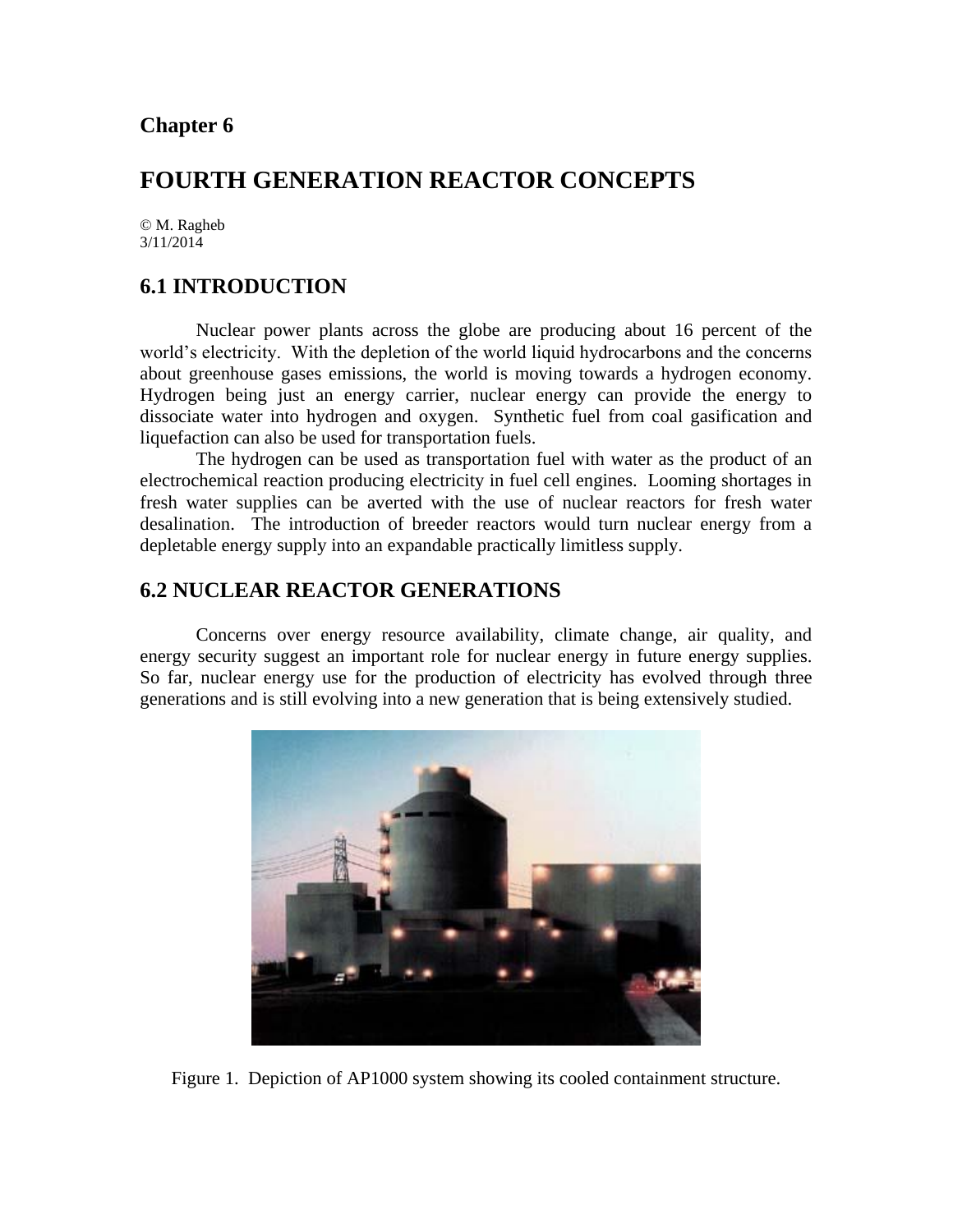**First generation:** The first power reactors generation was introduced during the period 1950-1970 and included early prototype reactors such as Shippingport, Dresden, Fermi I in the USA and the Magnox reactors in the UK.

**Second Generation:** The second generation included commercial power reactors built during the period 1970-1990 such the Light Water cooled Reactors LWRs with enriched uranium including the Pressurized Water Reactor, (PWR) and the Boiling Water Reactor (BWR). In Canada it includes the Canadian Deuterium Uranium heavy water moderated and natural uranium fuelled CANDU reactors. In Russia this was the era of pressurized water reactor VVER-1000 and the RBMK-1000 of Chernobyl accident notoriety.

**Third generation:** The third generation started being deployed in the 1990s and is composed of the Advanced Light Water Reactors (ALWRs) including the Advanced Boiling Water Reactor, (ABWR), and the System 80+. These were primarily built in East Asian countries. New designs that are expected to be deployed by 2010-2030 include the Advanced Passive AP600 and AP1000 (Figs. 1, 2). These are considered as evolutionary designs offering improved safety and economics.



Figure 2. Cutout of the AP1000 showing its chimney concrete containment structure surrounding its steel shell containment.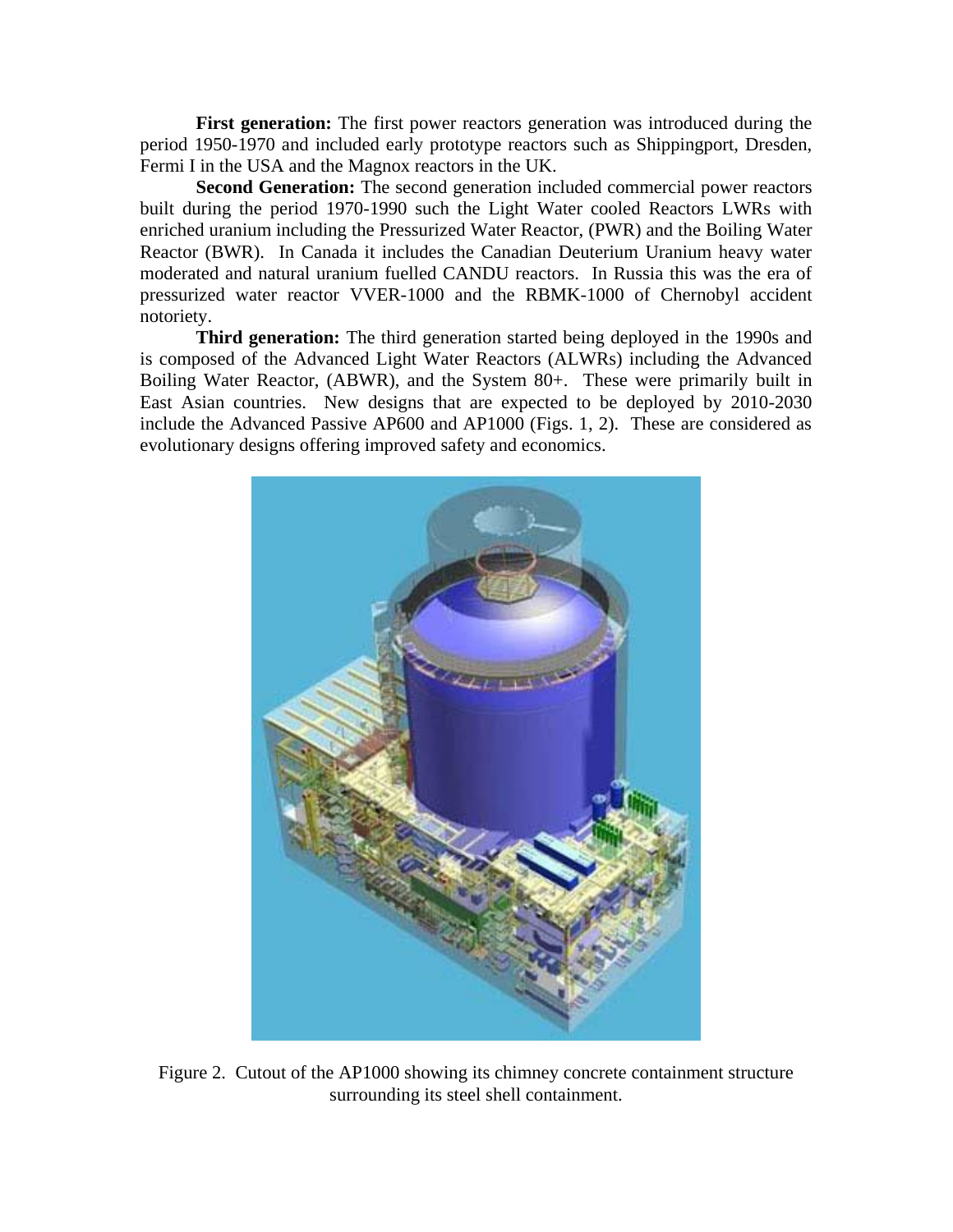**Fourth generation:** While the current second and third generation nuclear power plant designs provide an economically, technically, and publicly acceptable electricity supply in many markets, further advances in nuclear energy system design can broaden the opportunities for the use of nuclear energy. The fourth generation of nuclear reactors is expected to start being deployed by 2030. These new reactors are designed with the following objectives in mind:

- 1. Economic competitiveness
- 2. Enhanced safety,
- 3. Minimal radioactive waste generation,
- 4. Proliferation resistance.

## **6.3 GENERATION IV INITIATIVE**

The Generation IV initiative has as a goal to have one or more reactor designs certified by 2030, in time to replace aging reactors built in the USA country during the 1970s and 1980s.

An international forum has been composed of ten countries to lead the effort. These are: the USA, the UK, France, Japan, Canada, Argentina, South Korea, Republic of South Africa, Switzerland, and Brazil.

The ten Generation IV International Forum (GIF) countries have selected six concepts to develop in order to meet the technology goals for new nuclear systems. These nations believe that developing these concepts will achieve long-term benefits so nuclear energy can play an essential role worldwide. Generation IV systems are intended to be responsive to the needs of a broad range of nations and users.

#### **6.4 INITIATIVE GOALS AND CRITERIA**

The goals of the generation IV initiative cover the areas of sustainability, econpmic competitiveness, safety and reliability and security against weapons proliferation.

**Sustainability:** Concerning sustainability, the main concern was the management of the environment through clean air restrictions, waste management restrictions and conservation of resources. Four general classes of nuclear fuel cycles were considered:

- 1. The once through fuel cycle.
- 2. A fuel cycle with partial recycling of the bred fissile Pu.
- 3. Full plutonium recycle.
- 4. A cycle with the recycle of the transuranic elements.

It appears that waste management is a major concern with the existing once through cycle because of the limited availability of repository space worldwide. Closed fuel cycles or recycling reactors allow some of the fuel to be reused so less of it has to be placed in a repository. Improvement in reactor performance can be achieved if thermal and fast reactors are operated in a coupled mode. An increase in the fuel burnup of gas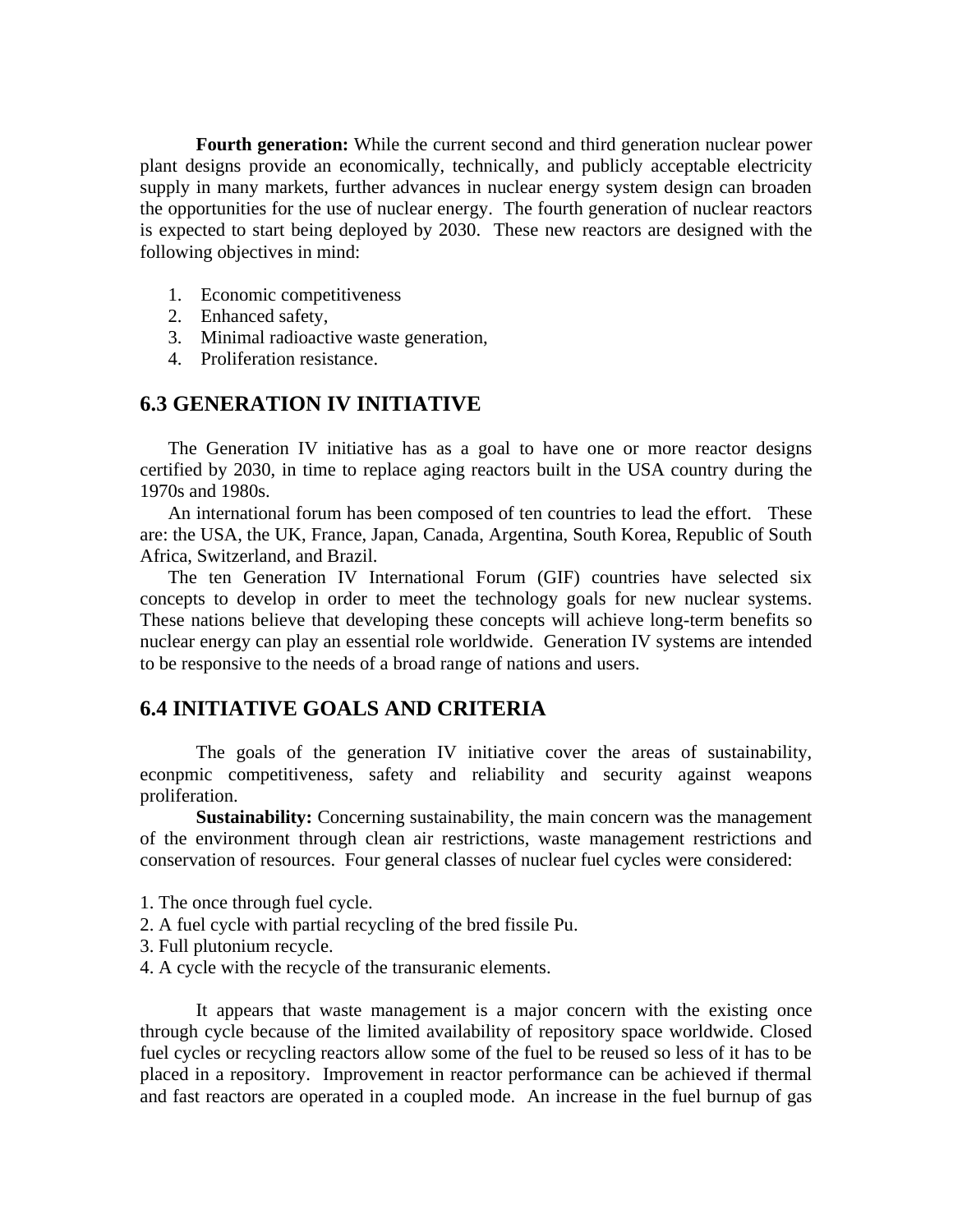cooled and water cooled thermal reactors can improve the management of the produced actinides by burning them in situ (Fig. 3).



Figure 3. With transmutations, the relative toxicity of the transuranics is considerably decreased.

**Economics:** New reactors must be competitive in a changing market place of energy demand. There exists a possibility of privately owned nuclear facilities as opposed to publicly owned ones. Private ownership would create a need for larger or smaller unit sizes depending on location worldwide. Plants need to be modular or with standardized technical specifications so that plant parts can be duplicated and replaced. This would be more economical than if each plant is uniquely designed as is currently the case.

**Safety and reliability:** Active and passive safeguards features against accidents are to be carefully considered. International safeguards and regulations for the handling of fissile materials in place are to be strictly enforced. To reduce the probability of radioactive elements leaking to the atmosphere or damage to the plants, there must be an emphasis on the human factors pertaining to plant operations.

**Proliferation Resistance**: Plants are designed to cope with natural disasters such as earthquakes. Attention is to be devoted to the possibility sabotage or acts of fissile material theft or dispersal by individuals or non-national groups.

 These considerations resulted in the consideration of six concepts for research and development.

### **6.5 VERY-HIGH-TEMPERATURE REACTOR: VHTR**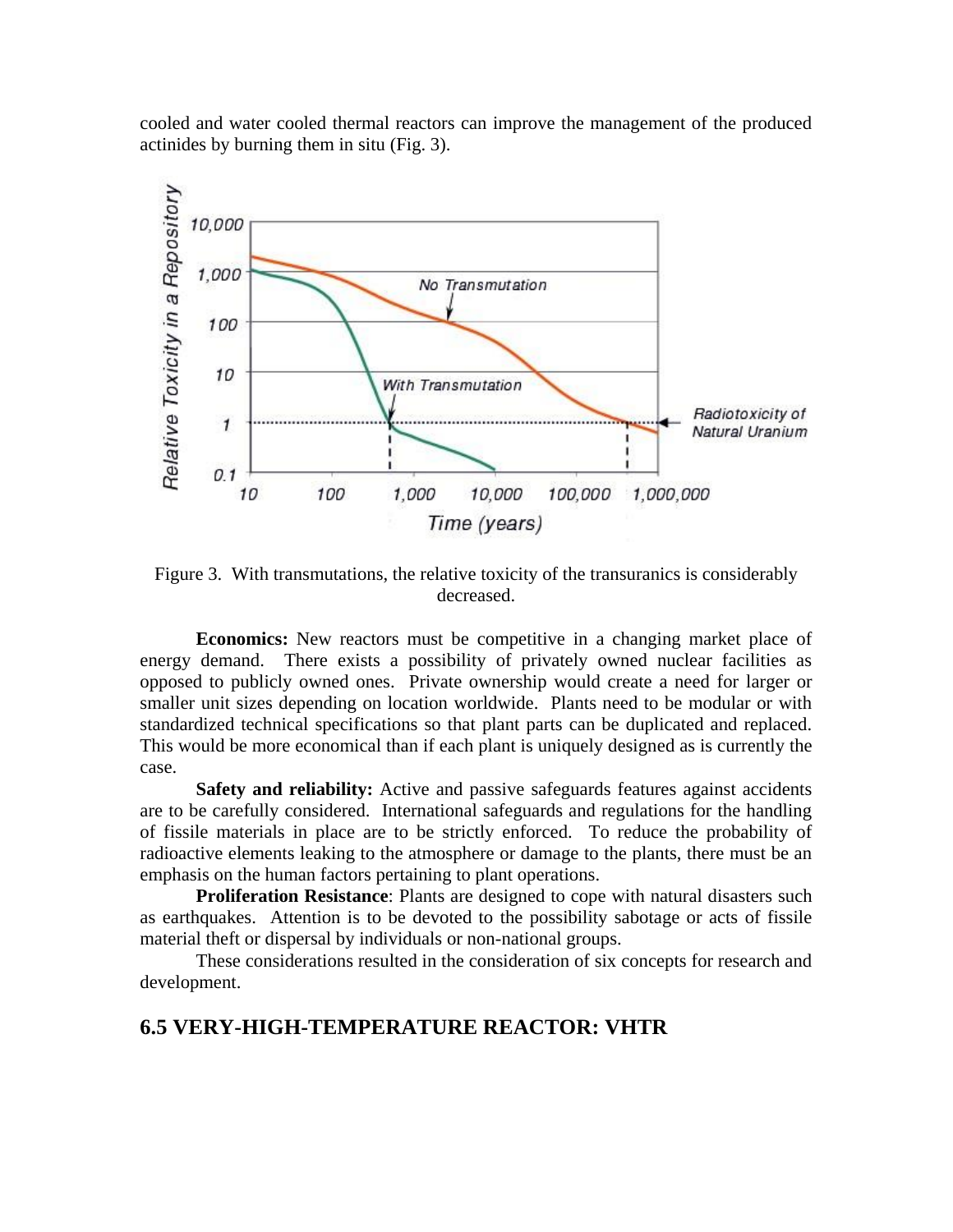The USA energy bill contains a provision for a new Generation IV innovative reactor design. An amount of \$1.1 billion is budgeted for its construction until 2010. The reactor would be ready for demonstration by 2015.

 The core would be He cooled using fuel similar to that of the Gas Turbine Modular Helium Reactor (GT-MHR) or a Pebble bed Modular Reactor (PBMR).

 TheVery High Temperature Reactor or VHTR is a fourth generation gas cooled reactor design that would produce both electricity and hydrogen (Fig. 4). The Idaho National Engineering and Environmental Laboratory (INEEL) is sponsoring the development of the project.



Figure 4. Very High Temperature Hydrogen and Electricity (VHTR) design.

It is a graphite-moderated, He cooled reactor with a once-through uranium fuel cycle intended for the dual purpose production of electricity and hydrogen. Hydrogen as a nuclear energy carrier is considered for a future nonpolluting energy economy with fuel cells directly producing electricity from hydrogen and releasing steam and water as a product.

The VHTR supplies heat with a He coolant core outlet temperature of  $1,000 \degree C$ , which enables applications such as hydrogen production, synthetic fuel production from coal or process heat for the petrochemical industry. The reference pilot reactor is a 600 MWth core connected to an intermediate heat exchanger to deliver process heat. The reactor core can either be a prismatic block core such as the previous USA Fort Saint-Vrain, or the operating Japanese HTTR, or a pebble-bed core such as the operating Chinese HTR-10. For hydrogen production, the system supplies heat that could be used efficiently by a thermochemical iodine-sulfur process.

A safety feature is the reactor heat can be passively radiated through its steel vessel away from the high thermal inertia graphite moderator core without damage to the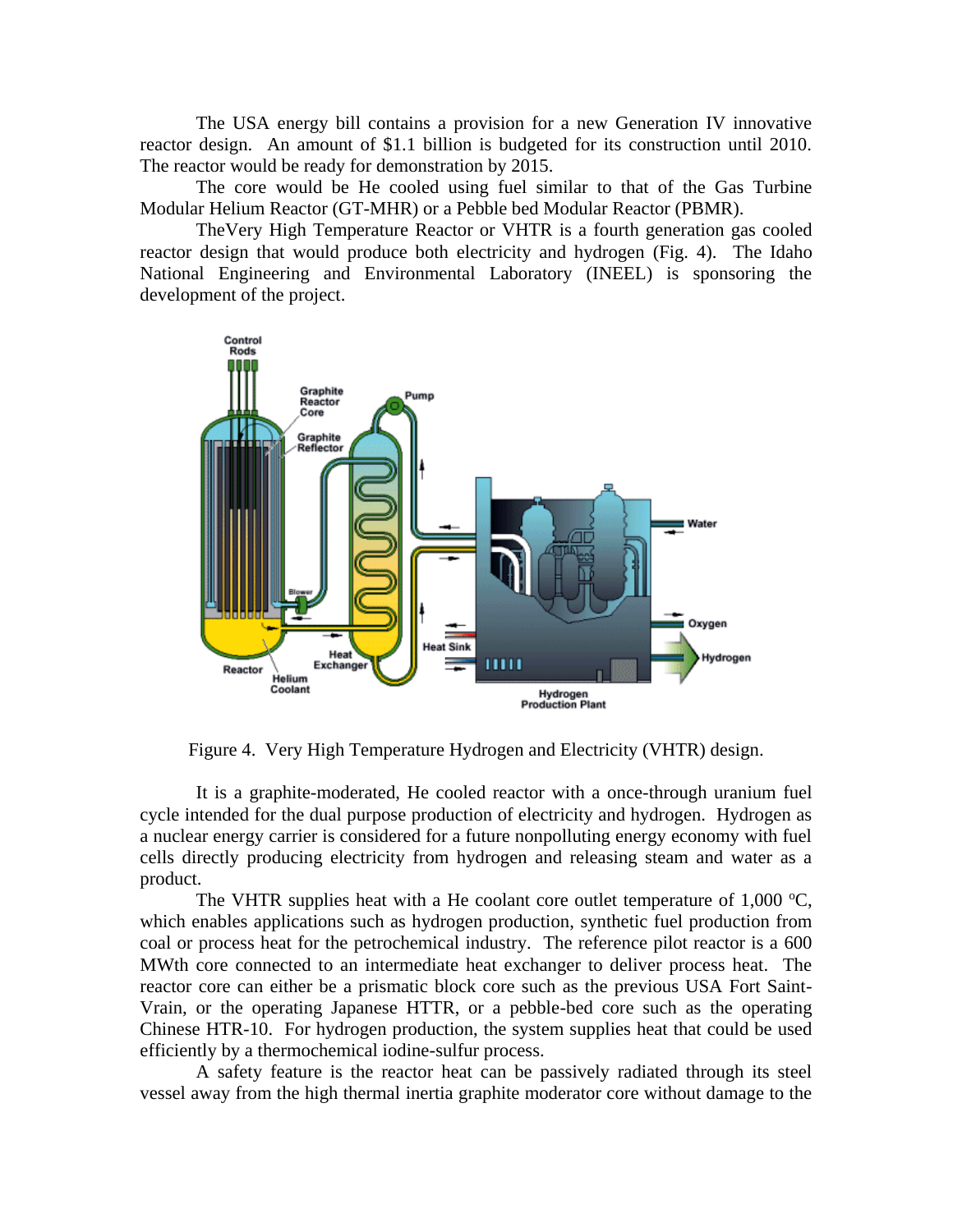graphite encased fuel and release of fission products radioactivity. The reactor would be built underground with the earth becoming its ultimate heat sink.

The main circuit releases heat to a steam reformer/steam generator. It is capable to use a U/Pu fuel cycle to manage the actinides waste.

Several goals are aimed at: economical operation, high efficiency comparable to that of combined cycle natural gas plants, minimum waste generation, walk away safety and a proliferation resistant fuel cycle.

The VHTR offers a broad range of process heat applications and an option for high-efficiency electricity production, while retaining the desirable safety characteristics offered by modular high-temperature gas-cooled reactors.

There is a need for developing carbo n-carbon composites for control rod sheaths. The core internals would need up to ten years of testing for oxidation, post irradiation heat up and fracture behavior of the high temperature materials. Testing for the safety of valves and internal heat exchanger modules will be needed.

The VHTR can be rapidly developed in the years ahead for hydrogen production, or alternatively. It can be used for coal gasification and synthetic fuel production for transportation as a replacement to the depleting liquid hydrocarbon supplies.

Nuclear utilities like Exelon Corp., Dominion Resources Inc. and Entergy Corp., as well as equipment manufacturers like General Electric Co., The Westinghouse Nuclear unit of British Nuclear Fuels Ltd., and the Framatome unit of France's Areva have shown interest i the VHTR project.

#### **6.6 THE GAS COOLED FAST REACTOR: GFR**

This concept features a fast-neutron-spectrum, a He gas cooled reactor and a closed fuel cycle. A fast spectrum would efficiently convert fertile uranium into fissile fuel and mange the actinides by burning them for energy.

The high outlet temperature of the helium coolant makes it possible to deliver electricity, hydrogen, or process heat with high efficiency. The reference design is a 600 MWth, 288 MWe helium-cooled system operating with an outlet temperature of 850  $^{\circ}$ C using a direct Brayton cycle gas turbine for high thermal efficiency (Fig. 5).

Several fuel forms are candidates that hold the potential to operate at very high temperatures and to ensure an excellent retention of fission products: composite ceramic fuel, advanced fuel particles, or ceramic clad elements of actinide compounds.

The core configurations may be based on prismatic blocks, pin or plate-based assemblies. The GFR reference design has an integrated, on site spent fuel treatment and refabrication plant.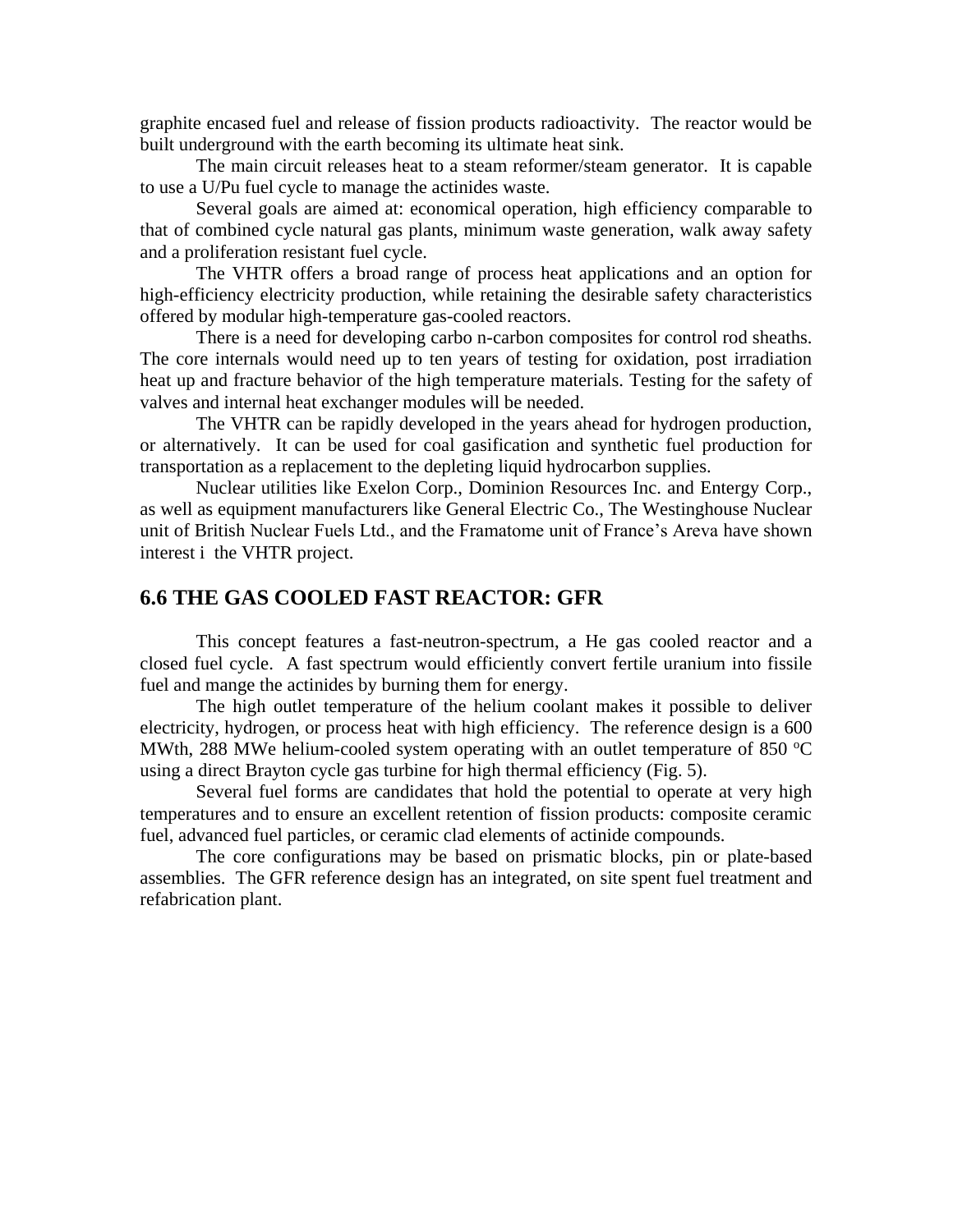

Figure 5. Brayton or Joule gas turbine Gas cooled Fast Reactor, GFR.

It uses a direct-cycle helium turbine for electricity generation, or can optionally use its process heat for thermochemical production of hydrogen. Through the combination of a fast spectrum and full recycle of actinides, the GFR minimizes the production of long-lived radioactive waste. The GFR's fast spectrum also makes it possible to use available fissile and fertile materials including depleted uranium considerably more efficiently than thermal spectrum gas cooled reactors using the oncethrough fuel cycle.

Testing the structure for resiliency during radiation under temperatures up to 1,400 degrees C needs to be tested. The fast spectrum has a drawback in in poor heat removal at low pressures of the He coolant in case of leakage, and low thermal inertia. Passive approaches of natural convection cooling and the development of semi-passive heavy gas injectors and conduction paths need to be studied.

# **6.7 THE SODIUM COOLED FAST REACTOR: SFR**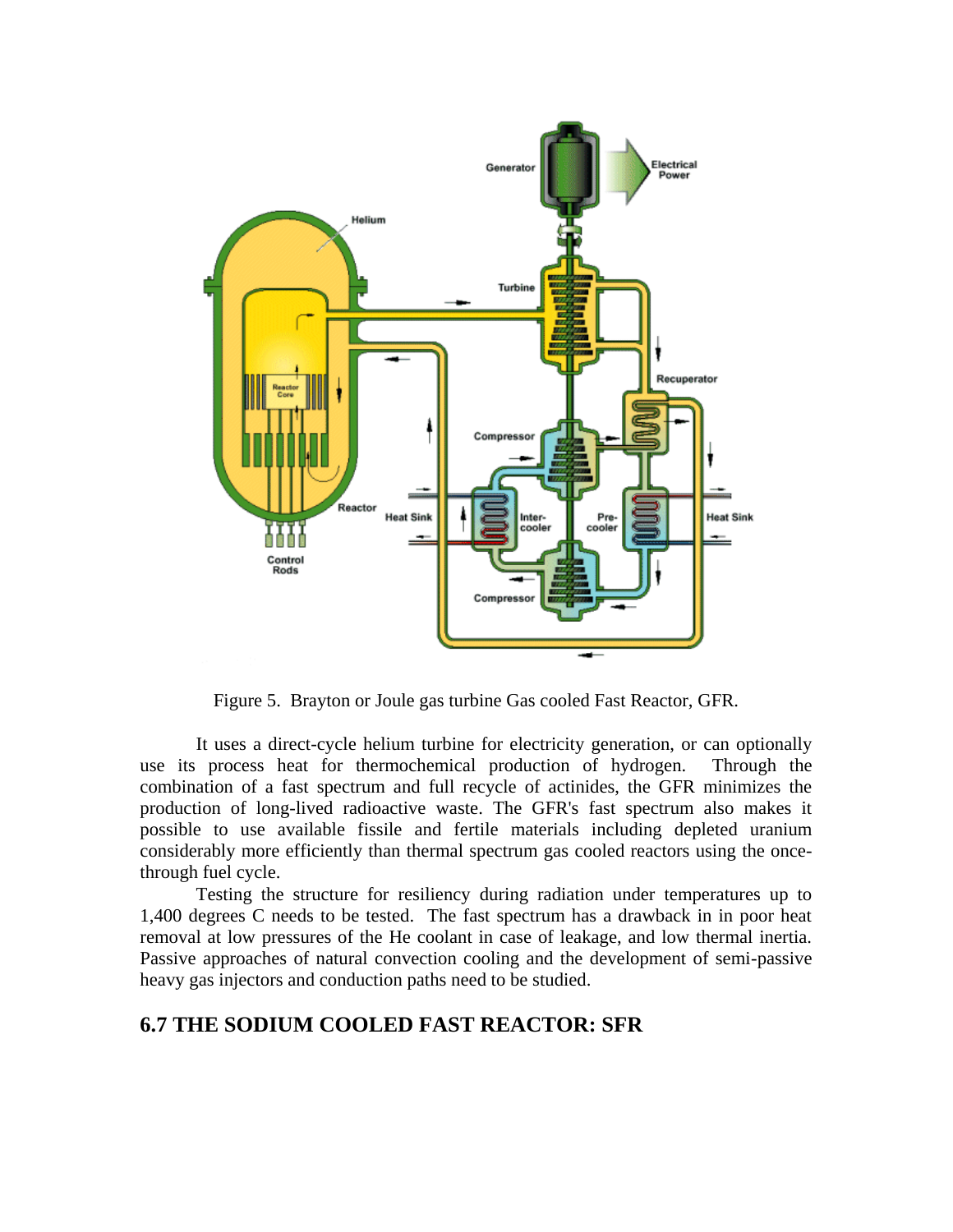The Sodium-Cooled Fast Reactor (SFR) system features a fast neutron spectrum, Na cooled reactor and a closed fuel cycle for efficient management of actinides and conversion of fertile  $U^{238}$  into fissile Pu<sup>239</sup> (Fig. 6).

The fuel cycle employs a full actinide recycle with two major options: One is an intermediate size of 150 to 500 MWe, Na cooled reactor with uranium-plutonium-minoractinide-zirconium metal alloy fuel, supported by a fuel cycle based on pyrometallurgical processing in facilities integrated with the reactor. The second is a medium to large of 500 to 1,500 MWe sodium-cooled reactor with mixed uranium-plutonium oxide fuel, supported by a fuel cycle based upon advanced aqueous processing at a central location serving a number of reactors. The outlet temperature is approximately 550 degrees Celsius for both.



Figure 6. The Sodium cooled Fast Reactor (SFR).

The SFR is designed for management of high-level wastes and, in particular, management of Pu and other actinides. Important safety features of the system include a long thermal response time, a large margin to coolant boiling, a primary system that operates near atmospheric pressure, and intermediate sodium system between the radioactive sodium in the primary system and the water and steam in the power plant.

With innovations to reduce capital cost, the SFR can competitively serve markets for electricity. Research must decide a choice between a metal alloy or a metal oxide fuel. An economic consideration is the choice of structural components for tubes and pipes. Ferritic steels with 12 percen t Cr could be considered since they possess better strength at high temperatures than austenitic steels.

The SFR's fast spectrum also makes it possible to use available fissile and fertile materials, including depleted uranium, more efficiently than thermal spectrum reactors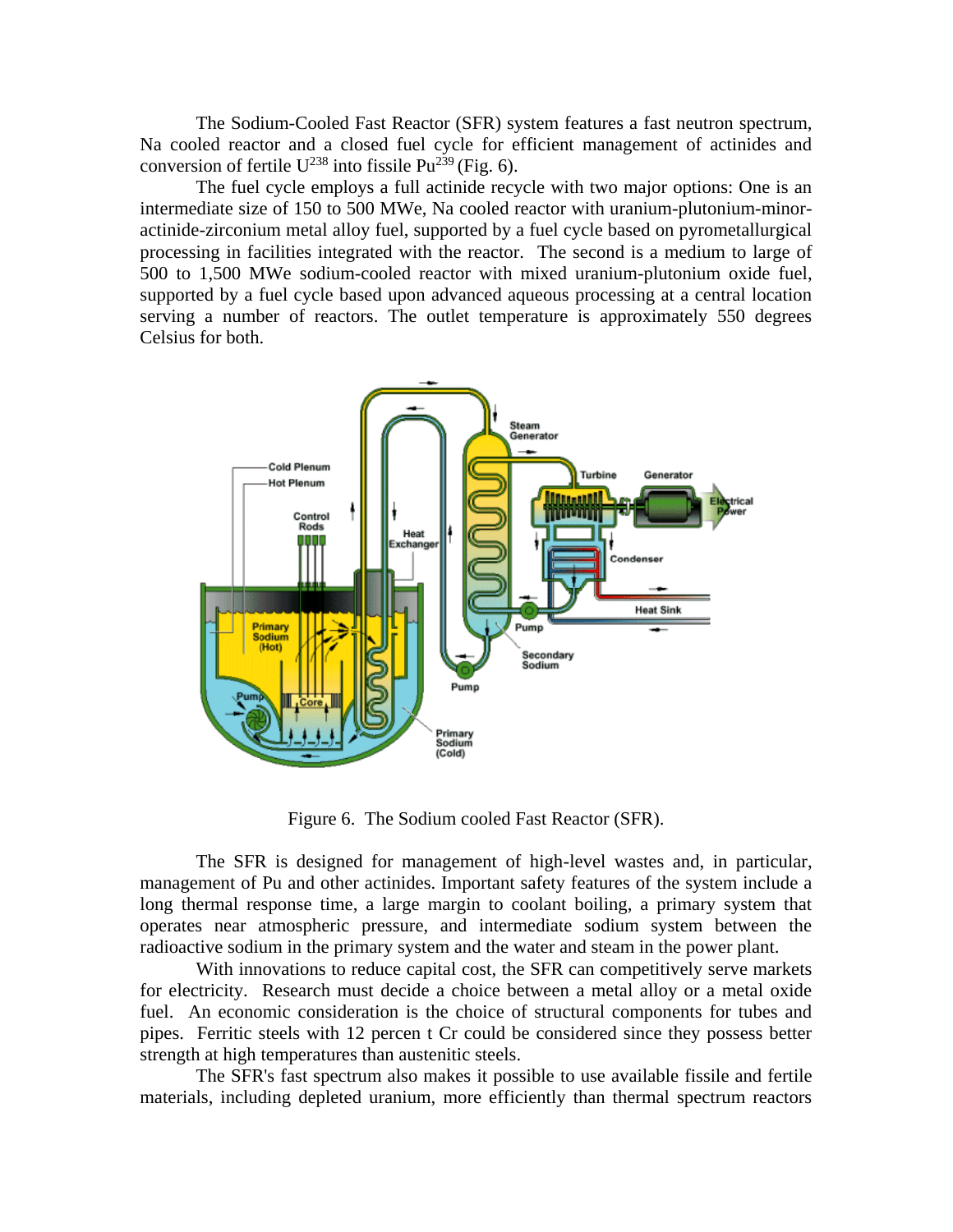with once-through fuel cycles. A good management of the actinides is expected as well as a good resource life.

# **6.8 LEAD COOLED FAST RREACTOR: LFR**

The Lead-Cooled Fast Reactor (LFR) system features a fast-spectrum Pb or Pb-Bi eutectic liquid metal-cooled reactor and a closed fuel cycle for efficient conversion of fertile uranium and management of actinides (Fig. 7). The fuel is composed of fertile uranium and transuranics, and is metal or nitride based. The plant can be large and monolithic with a factory manufactured battery of 1,200 MWe or it could be a modular system with 300-400 MWe or it could be a small battery of 50-150 MWe that would be more difficult to refuel.



Figure 7. Lead cooled Fast Reactor with Brayton, Joule gas turbine cycle.

It has a fast neutron spectrum with a closed full actinide recycle fuel cycle with central or regional fuel cycle facilities. The fuel is metal or nitride-based, containing fertile uranium and transuranics. The LFR is cooled by natural convection with a reactor outlet coolant temperature of 550  $^{\circ}$ C, possibly ranging up to 800  $^{\circ}$ C with advanced materials. The higher temperature enables the production of hydrogen by thermochemical processes. The ractor is cooled with natural convection .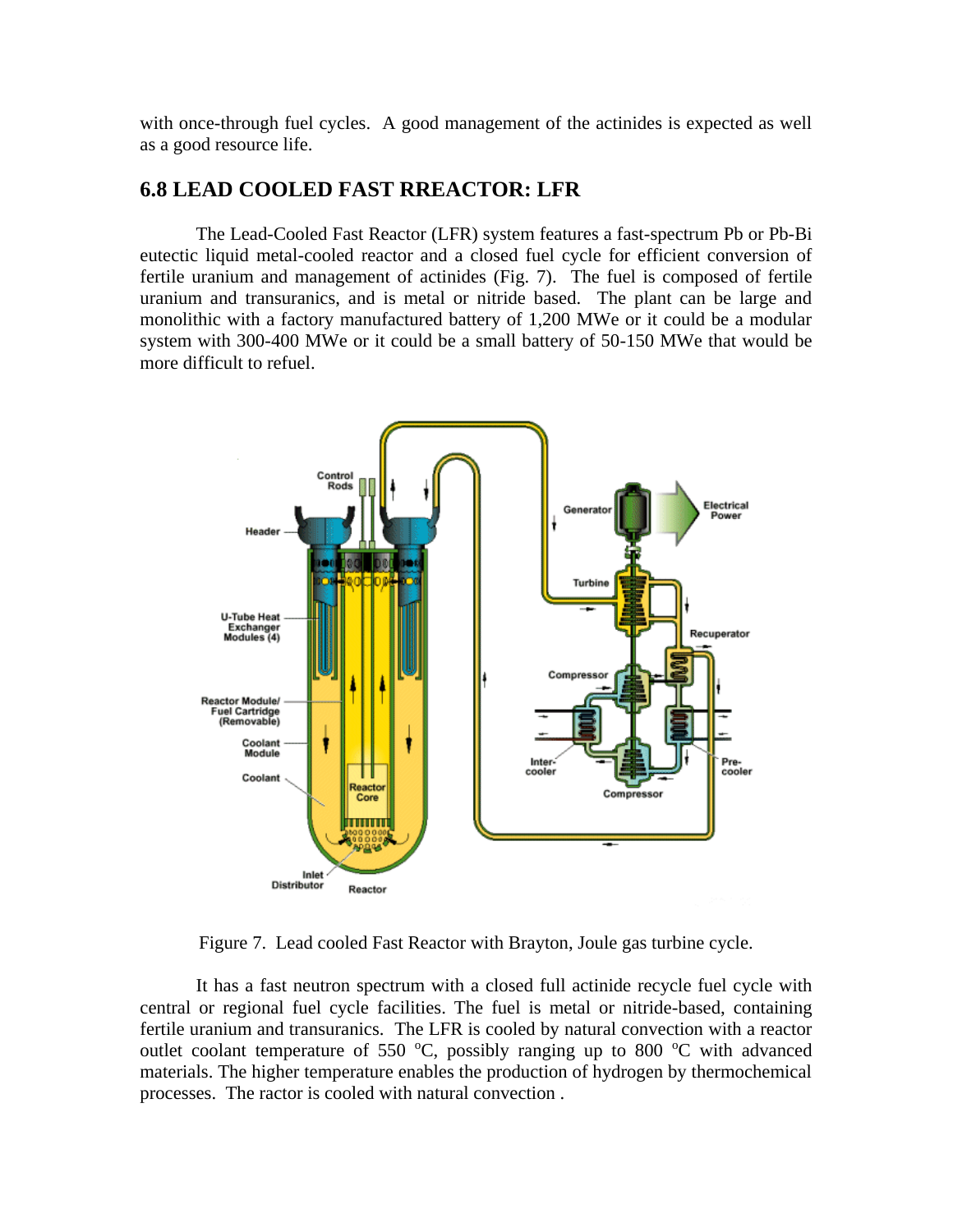The small size LFR is designated as a nuclear battery. It is a small factory-built turnkey plant operating on a closed fuel cycle with very long refueling interval of 15 to 20 years cassette core or replaceable reactor module. Its features are designed to meet market opportunities for electricity production on small grids, and for developing countries that may not wish to deploy an indigenous fuel cycle infrastructure to support their nuclear energy systems. The battery system is designed for distributed generation of electricity and other energy products, including hydrogen and fresh water obtained through sea water desalination.

Issues to be addressed are the development of a viable nitride based fuel, evaluation of lead and bismuth cross sections, and oxygen control to protect against corrosion.

#### **6.9 SUPERCRITICAL WATER COOLED REACTOR: SCWR**

The Supercritical-Water-Cooled Reactor (SCWR) system is a high-temperature, high-pressure water-cooled reactor that operates above the thermodynamic critical point of water at 374 °C, 22.1 MPa, or 705 °F, 3,208 psia (Fig. 8).



Figure 8. Supercritical Water Cooled Reactor (SWCR) using the Rankine steam cycle.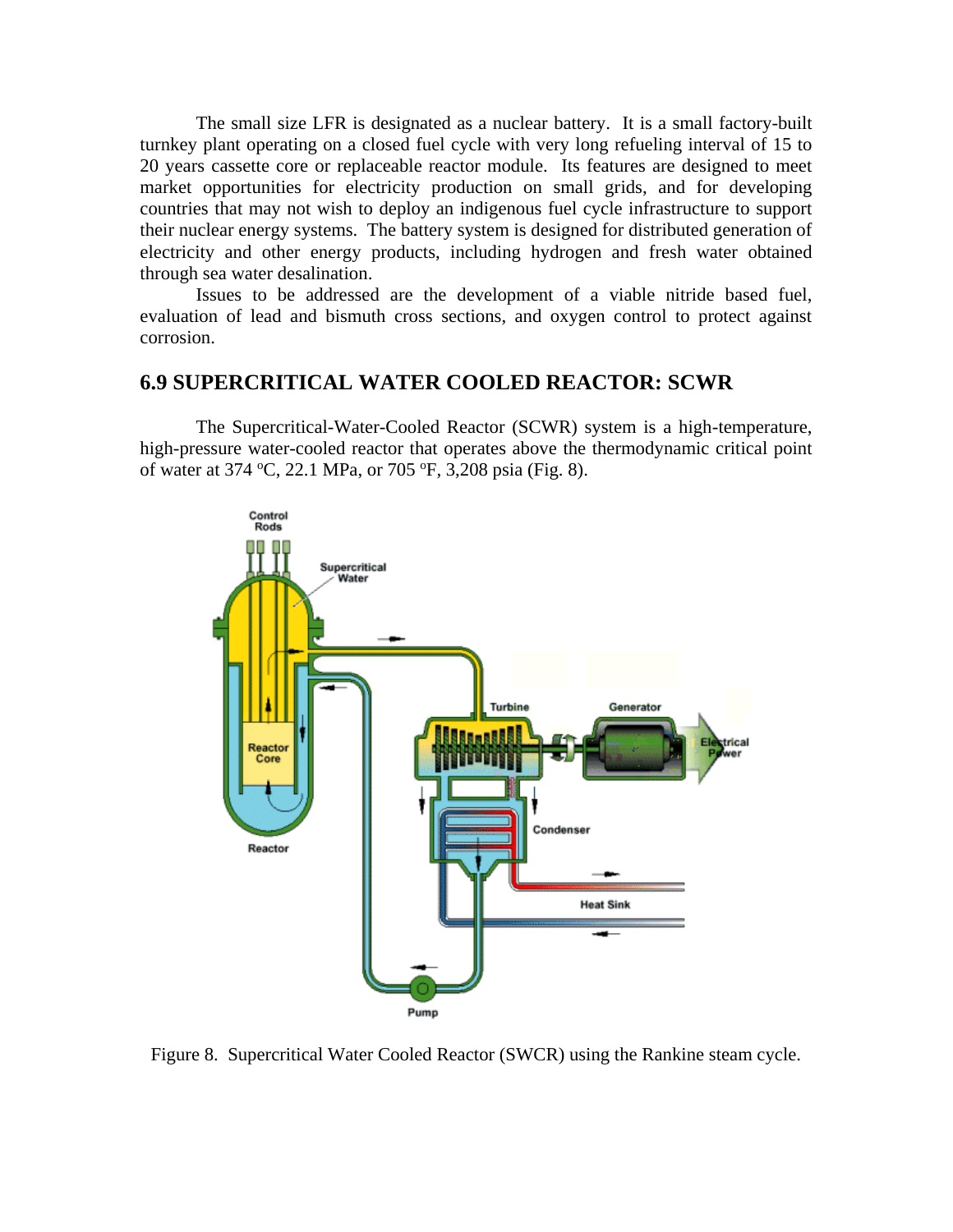The supercritical water coolant enables a thermal efficiency about one-third higher than current light-water reactors, as well as simplification in the balance of plant. The balance of plant is considerably simplified because the coolant does not change phase in the reactor and is directly coupled to the energy conversion equipment. However, steam above the critical point is highly corrosive and requires special materials design. The reference system is 1,700 MWe with an operating pressure of 25 MPa, and a reactor outlet temperature of 510  $^{\circ}$ C, possibly increasing up to 550  $^{\circ}$ C. The fuel is UO<sub>2</sub>. Passive safety features are incorporated similar to those of simplified boiling water reactors (SBRs).

The SCWR system is primarily designed for efficient electricity production, with an option for actinide management based on two options in the core design: the SCWR may have a thermal or fast-spectrum reactor; the second is a closed cycle with a fastspectrum reactor and full actinide recycle based on advanced aqueous processing at a central location.

Issues for development include corrosion and stress corrosion cracking (SCC), radiolysis as a function of temperature and fluid density, and water chemistry, dimensional and micro-structural stability and strength, embrittlement and creep resistance. The effects of neutrons, gamma radiation and impurities introduced into the primary system on water radiolysis needs to be studied. Water flow could affect the criticality safety of the system, since cold water would have a higher moderating ability possibly leading to a power surge.

#### **6.10 MOLTEN SALT REACTOR: MSR**

The Molten Salt Reactor (MSR) system produces fission power in a circulating molten salt fuel mixture with an epithermal neutron spectrum reactor with graphite core channels, and a full actinide recycle fuel cycle (Fig. 9). The MSR can be designed to be a thermal breeder using the  $Th<sup>232</sup>$  to  $U<sup>233</sup>$  fuel cycle.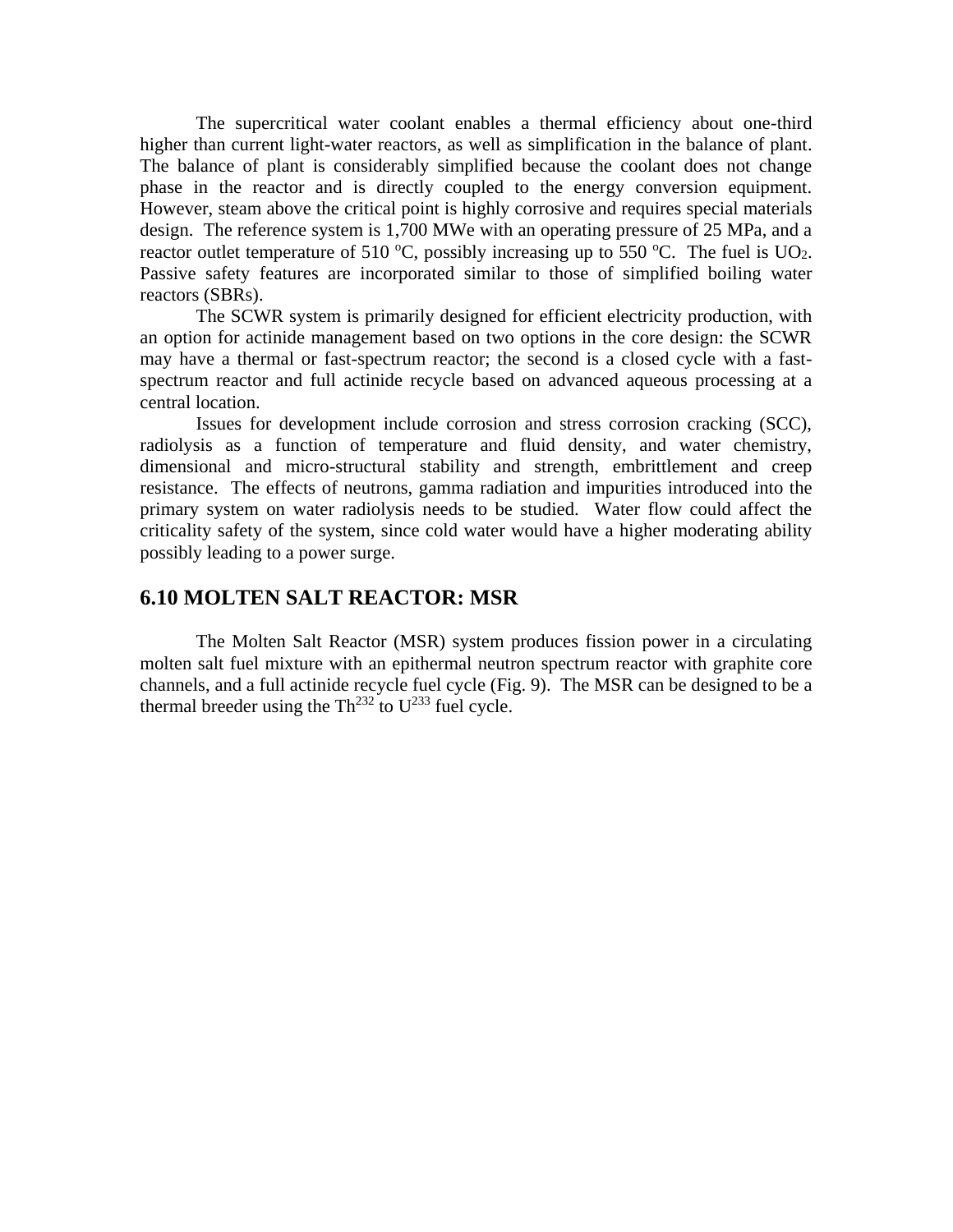

Figure 9. Molten Salt Reactor, MSR using a Brayton, Joule gas turbine cycle.

In the MSR system, the fuel is a circulating liquid mixture of sodium, zirconium, and uranium fluorides. The molten salt fuel flows through graphite core channels, producing an epithermal spectrum. The heat generated in the molten salt is transferred to a secondary coolant system through an intermediate heat exchanger, and then through a tertiary heat exchanger to the power conversion system. The reference plant has a power level of 1,000 MWe. The system has a coolant outlet temperature of 700  $\degree$ C, possibly ranging up to 800  $\degree$ C, affording improved thermal efficiency.

The closed fuel cycle can be tailored to the efficient burn up of plutonium and minor actinides. The MSR's liquid fuel allows addition of actinides such as plutonium and avoids the need for fuel fabrication. Actinides - and most fission products - form fluorinides in the liquid coolant. Molten fluoride salts have excellent heat transfer characteristics and a very low vapor pressure, which reduce stresses on the vessel and piping.

An Engineered Safety Feature, ESF involves a Freeze Plug where the coolant is cooled into a frozen state. Upon an unforeseen increase in temperature, this plug would melt leading to the dumping of the coolant into emergency dump tanks. In the absence of moderation by the graphite, the coolant would be in a subcritical safe state.

Research and development would address the selection of a fuel salt with small neutron cross section of the fuel solvent, radiation stability, and a negative temperature coefficient of reactivity. It needs a low melting point good thermal stability, low vapor pressure and adequate heat transfer and viscosity coolant. The secondary salt must be corrosion resistant to the primary salt. Graphite as a moderator would have to be replaced every four years due to radiation damage to its matrix.

#### **6.10 CONCLUSION**